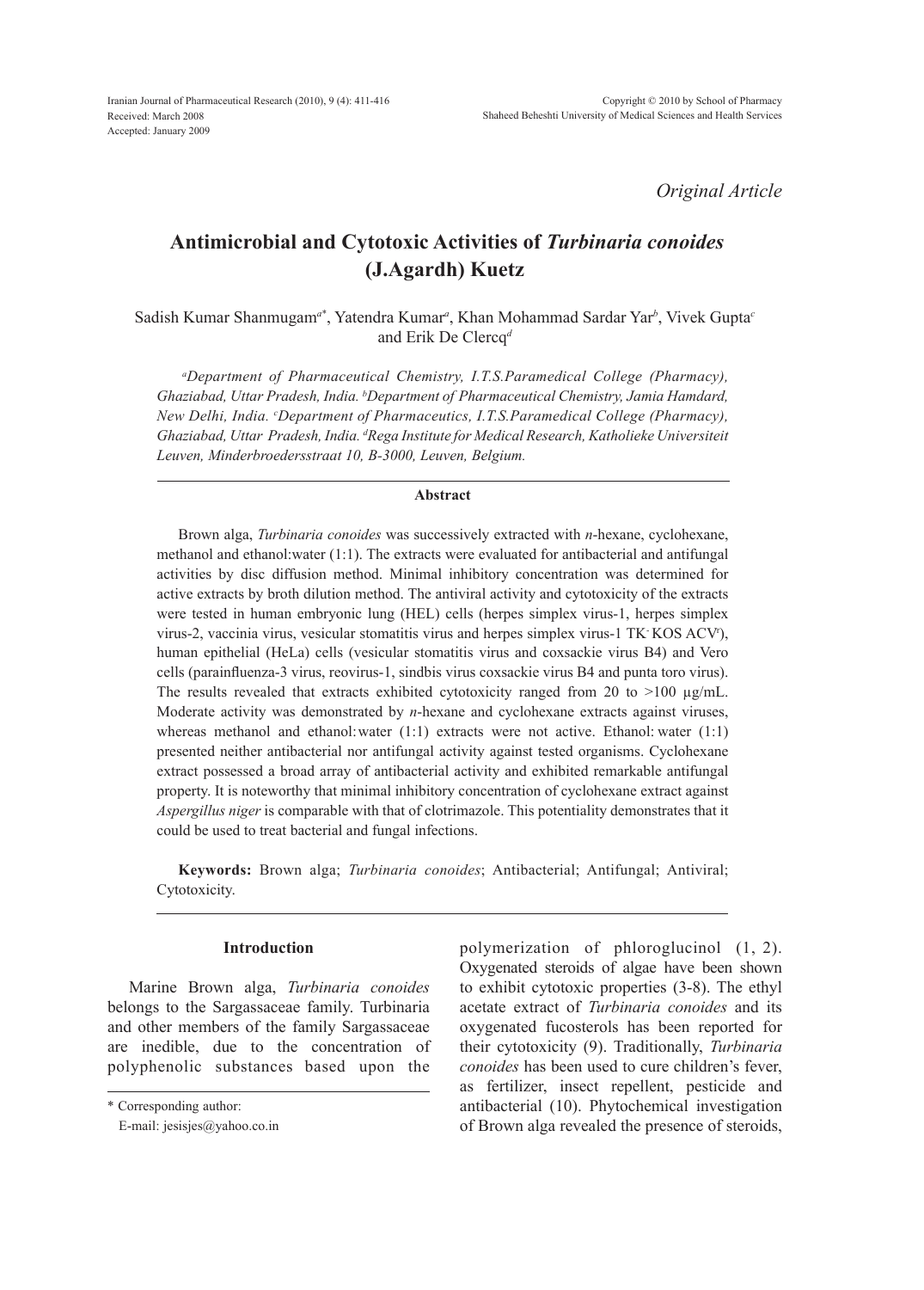flavonoids and reducing sugars (11). The present investigation was carried out to explore upon antibacterial, antifungal, antiviral and cytotoxic activities with various extract viz. *n*-hexane, cyclohexane, methanol and ethanol:water (1:1) of Brown alga.

#### **Experimental**

## *Algal material*

*Turbinaria conoides* was collected in September 2005 from Salin Munthal, Gulf of Mannar, Bay of Bengal, Ramanathapuram district, Tamil Nadu, India and voucher specimen was deposited at Marine algal research station, Mandapam camp, Tamil Nadu, South India. It was also authenticated by K.Eswaran, Scientist, Marine algal research station, India. Brown alga was air-dried for 4 weeks at room temperature. The dried algal material was coarsely powdered and stored in a polyethylene bag under refrigeration.

#### *Extraction*

The powdered *Turbinaria conoides* (1kg) was successively extracted with 2.5 L of *n*hexane, Cyclohexane, methanol and ethanol: water  $(1:1)$ , each by maceration with occasional shaking at room temperature for 72 h. The *n*-hexane 1, cyclohexane 2, methanol 3 and ethanol:water (1:1) 4 extracts were concentrated under reduced pressure and kept in desiccator for further investigation. The yields of 1, 2, 3 and 4 were 0.21%, 0.22%, 8.68% and 10.31% w/w, respectively. The chemicals were obtained from Qualigens (GlaxoSmithkline Pharmaceuticals Ltd.), Mumbai, India and Rankem (Ranbaxy Pharmaceuticals), New Delhi, India.

## *Bacteria and fungi*

The extracts were screened against a panel of microorganisms, including *Staphylococcus aureus* subsp. *aureus* (MTCC 737), *Staphylococcus epidermidis* (MTCC 3615), *Escherichia coli* (MTCC 1687), *Psuedomonas aeruginosa* (MTCC 424), *Aspergillus niger* (MTCC 228) and *Candida albicans* (MTCC 183). The investigated microbial strains were procured from the Institute of Microbial Technology, Chandigarh, India.

### *Preparation of inoculum*

Active cultures for screening were prepared by transferring a loopful of cells from the stock to test tubes of nutrient broth for bacteria, yeast peptone dextrose broth for *Candida albicans* and Czapek yeast extract broth for *Aspergillus niger*. Moreover, they were incubated without agitation for 24 h at 37 ºC, 48 h at 30 ºC and 7 days at 30 ºC, respectively as per the guidelines specified by Institute of Microbial Technology, Chandigarh, India. The cultures were diluted with fresh broths to achieve optical densities corresponding to  $10<sup>6</sup>$  colony-forming units (cfu/ mL) for bacteria and  $10<sup>5</sup>$  spores/mL for fungal strains.

#### *Antibacterial and antifungal studies*

Extracts 1, 2, 3 and 4 were dissolved in 100% dimethylsulphoxide (DMSO) at a concentration of 1 mg/mL and used as working stocks. Ampicillin (25 µg) for bacteria, and Clotrimazole (30 µg) for fungi were used as reference agents. Susceptibility test was determined by disc diffusion method (12- 14). The nutrient agar plates were prepared by pouring 15 mL of molten media into sterile petriplates. The plates were allowed to solidify for 5 min, 0.1% inoculum suspension was swabbed uniformly, and the inoculum was allowed to dry for 5 min. The extracts 1, 2, 3 and 4 were loaded on 6 mm discs. The loaded discs were placed on the surface of medium and the extracts were allowed to diffuse for 5 min and the plates were kept for incubation at 37 °C for 24 h for bacteria and 30 °C for 48 h for fungi with yeast peptone dextrose agar and Czepak yeast extract agar media. At the end of incubation, inhibition zones formed around the discs were measured with transparent ruler in millimeters.

## *Determination of minimal inhibitory concentration (MIC)*

A broth dilution susceptibility assay was used for the determination of the MIC (15). Briefly, bacterial strains were cultured overnight at 37 °C in nutrient agar; *Candida albicans* and *Aspergillus niger* were cultured overnight at 30 °C in yeast peptone dextrose agar and Czepak yeast extract agar, respectively. Bacterial and fungal strains were suspended in their corresponding broths to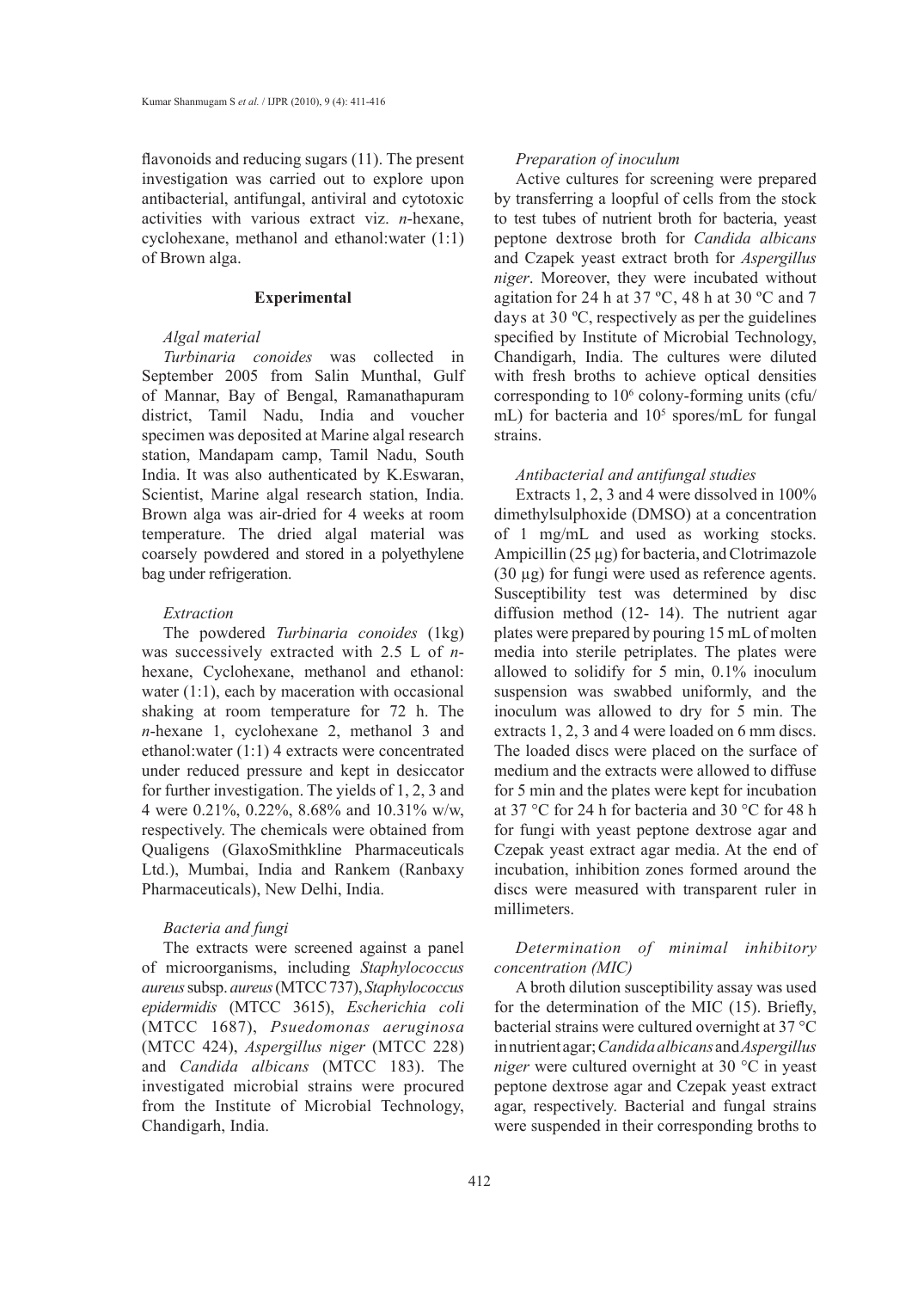give a final density of  $10^6$  and  $10^5$  organism/mL respectively. Dilutions of extracts 1, 2, 3 and 4 ranged from 1000  $\mu$ g/mL to 0.05  $\mu$ g/mL were prepared in capped tubes. A control was also served; 20 µL from each of the test organisms was used to inoculate the tubes. The tubes were incubated at 37 °C for 24 h for bacteria and at 30 °C for 48 h for fungi. Tubes containing broth (2 mL) were inoculated with organisms and kept at  $+4$  °C in a refrigerator overnight to be used as standards. The MIC was recorded as the lowest concentration at which no microbial growth was observed.

#### *Viruses and cells*

The origin of the viruses was as the following: herpes simplex virus-1 (strain KOS), herpes simplex virus-2 (strain G), vaccinia virus, vesicular stomatitis virus, herpes simplex virus-1 TK- KOS ACVr , coxsackie virus B-4, sindbis virus, punta toro virus, reovirus-1 (ATCC VR-230) and parainfluenza virus-3 (ATCC VR-93) (American Type Culture Collection, Rockville, Md.). The virus stocks were grown in human embryonic lung (HEL) cells (herpes simplex virus-1, herpes simplex virus-2, vaccinia virus, vesicular stomatitis virus and herpes simplex virus-1 TK- KOS ACVr ), human epithelial (HeLa) cells (vesicular stomatitis virus and coxsackie virus B4) and Vero cells (parainfluenza-3 virus, reovirus-1, sindbis virus, coxsackie virus B4, and punta toro virus).

#### *Antiviral assays*

Confluent cell cultures in microtiter trays were inoculated with 100  $CCID_{50}$  (1  $CCID_{50}$ corresponding to the virus stock dilution that proved infective for 50% of the cell cultures). After 1 h of virus adsorption to the cells, residual virus was removed and replaced by cell culture medium (eagle minimal essential medium) containing 3% fetal calf serum and various concentrations of the test extracts (200, 100, 40, 20, 10, 4 µg/mL). Viral cytopathogenicity was recorded as soon as it reached completion in the untreated virus-infected cell cultures, *i.e.*, at 1 to 2 days for vesicular stomatitis; at 2 days for coxsackie; at 2 to 3 days for herpes simplex types 1 and 2, and vaccinia; and at 6 to 7 days for reo and parainfluenza viruses.

brivudin, ribavirin, acyclovir, gancyclovir and (S)-9-(2, 3-dihydroxypropyl) adenine were used as reference agents. Antiviral activity was expressed as minimal inhibitory concentration  $(MIC<sub>50</sub>)$  required to reduce virus induced cytopathogenicity by 50% (within the micro tray well) (16).

#### *Cytotoxicity*

Although confluent cell cultures had not been infected, they were treated with various concentrations of the test extracts, which were incubated in parallel with the virus-infected cell cultures and examined microscopically at the same time as the viral cytopathogenicity was recorded for the virus-infected cell cultures. A disruption of the cell monolayer, *e.g*. rounding up or detachment of the cells, was considered as evidence for cytotoxicity. Cytotoxicity was expressed as minimal cytotoxic concentration (MCC) required causing a microscopically detectable alteration of normal cell morphology of the confluent cell cultures that were exposed to the test extracts.

#### **Results and Discussion**

Extracts 2 and 3 were found to be effective against both Gram-positive and Gram-negative organisms. They exhibited a broad array of antibacterial activity at 1mg/mL concentration. The MIC ranges of extracts 2 and 3 were found to be between 27 and 2 μg/mL and 105 and 2.1 μg/mL, respectively. Extract 1 showed activity only against *Escherichia coli* with MIC of 3.4 μg/mL. The result is presented in Table 1.

In the antifungal activity, extracts 1 and 2 were effective against both the screened fungi. Extract 1 had MIC of 4.6 and 5.1 μg/mL against *Aspergillus niger* and *Candida albicans*, respectively, whereas extract 2 possessed 0.09 and 3.9 μg/mL. Extract 3 showed activity only against *Aspergillus niger* with MIC of 0.55 μg/mL. The MICs of extracts against tested bacterial and fungal strains are depicted in Table 2.

As prerequisite for antiviral tests, the cytotoxicity of the extracts against virus cells was investigated. A moderate cytotoxicity was observed for extract 2 in HEL cells with MCC at  $\geq$ 20 μg/mL. However, it was found to be non-toxic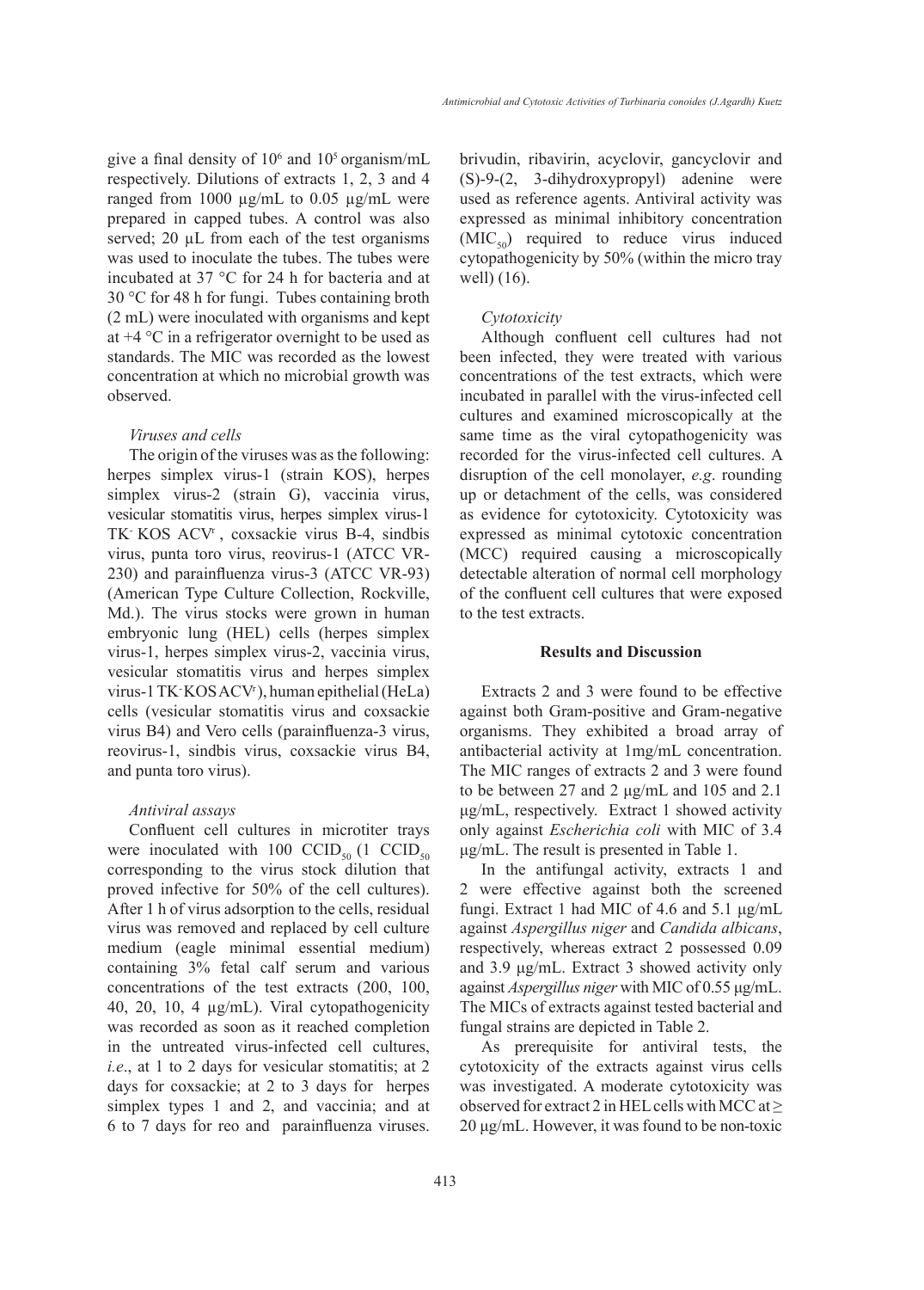| <b>Table 1.</b> Antimicrobial activity of extracts 1, 2, 3 and 4. |  |
|-------------------------------------------------------------------|--|
|-------------------------------------------------------------------|--|

|                                     | Zone of inhibition(mm)*  |    |                                                      |    |                                                   |    |    |  |
|-------------------------------------|--------------------------|----|------------------------------------------------------|----|---------------------------------------------------|----|----|--|
| Microorganisms                      | $\overline{2}$<br>3<br>1 |    | Ampicillin<br>$\overline{\mathbf{4}}$<br>$(25\mu g)$ |    | <b>Clotrimazole</b><br><b>DMSO</b><br>$(30\mu g)$ |    |    |  |
| Staphylococcus aureus subsp. aureus | N1                       | 10 | 10                                                   | N1 | 25                                                | ND | N1 |  |
| Staphylococcus epidermidis          | N1                       | 8  | 8                                                    | N1 | 8                                                 | ND | N1 |  |
| Escherichia coli                    | 12                       | 12 | 9                                                    | N1 | 16                                                | ND | N1 |  |
| Psuedomonas aeruginosa              | N1                       | 10 | 9                                                    | N1 | 7                                                 | ND | N1 |  |
| Aspergillus niger                   | 16                       | 23 | 12                                                   | N1 | ND                                                | 25 | N1 |  |
| Candida albicans                    | 15                       | 17 | N1                                                   | N1 | ND                                                | 17 | N1 |  |

\*: values indicate sterile disc diameter (6 mm) and are mean of three replicates

DMSO : Dimethyl sulphoxide

ND : Not determined

Nl : No inhibition

to HeLa and Vero cells at 100 μg/mL. Extracts 1, 3 and 4 were also non-toxic to all the tested cell lines. Moderate activity ( $\geq 20 \text{ µg/mL}$ ) was shown by extracts 1 and 2 against all the viruses tested while rest of the extracts were not active  $( > 100$ μg/mL). The results are shown in Table 3.

Cyclohexane and *n*-hexane extracts show moderate antiviral activity. Among them, cyclohexane extract possesses moderate cytotoxicity in HEL cells. The extracts only exhibited medium activity, because the bioactive compounds may be present in too low concentrations to show effective antiviral activity. Furthermore, the amount of active constituents present in the Brown alga depends on the geographical distribution, season of

collection, climate, and ecological condition at the collection site.

*n*-hexane extract exhibits inhibitory activity only against *Escherichia coli* and Ethanol: Water  $(1:1)$  extract, thus it is ineffective against all the tested organisms. However, cyclohexane and methanolic extracts present a broad spectrum of antibacterial activity, while they are effective against *Staphylococcus aureus* subsp. *aureus*, *Staphylococcus epidermidis*, *Escherichia coli* and *Psuedomonas aeruginosa*.

Cyclohexane and *n*-hexane extracts show an appreciable antifungal property. Among these two extracts, cyclohexane is more active than *n*-hexane with zone of inhibition of 23 mm and 17 mm against *Aspergillus niger* and *Candida* 

| <b>Microorganisms</b>               | 1   | $\overline{2}$ | 3    | $\overline{\mathbf{4}}$ | Ampicillin | <b>Clotrimazole</b> |
|-------------------------------------|-----|----------------|------|-------------------------|------------|---------------------|
| Staphylococcus aureus subsp. aureus | ND  | 2.0            | 2.1  | ND                      | 0.15       | ND                  |
| Staphylococcus epidermidis          | ND  | 10.3           | 105  | ND                      | 5.0        | ND                  |
| Escherichia coli                    | 3.4 | 3.0            | 3.2  | ND                      | 0.2        | ND                  |
| Psuedomonas aeruginosa              | ND  | 27.0           | 13   | ND                      | 1.3        | ND                  |
| Aspergillus niger                   | 4.6 | 0.09           | 0.55 | ND                      | ND.        | 0.05                |
| Candida albicans                    | 5.1 | 3.9            | ND   | ND                      | ND         | 0.06                |

ND: Not determined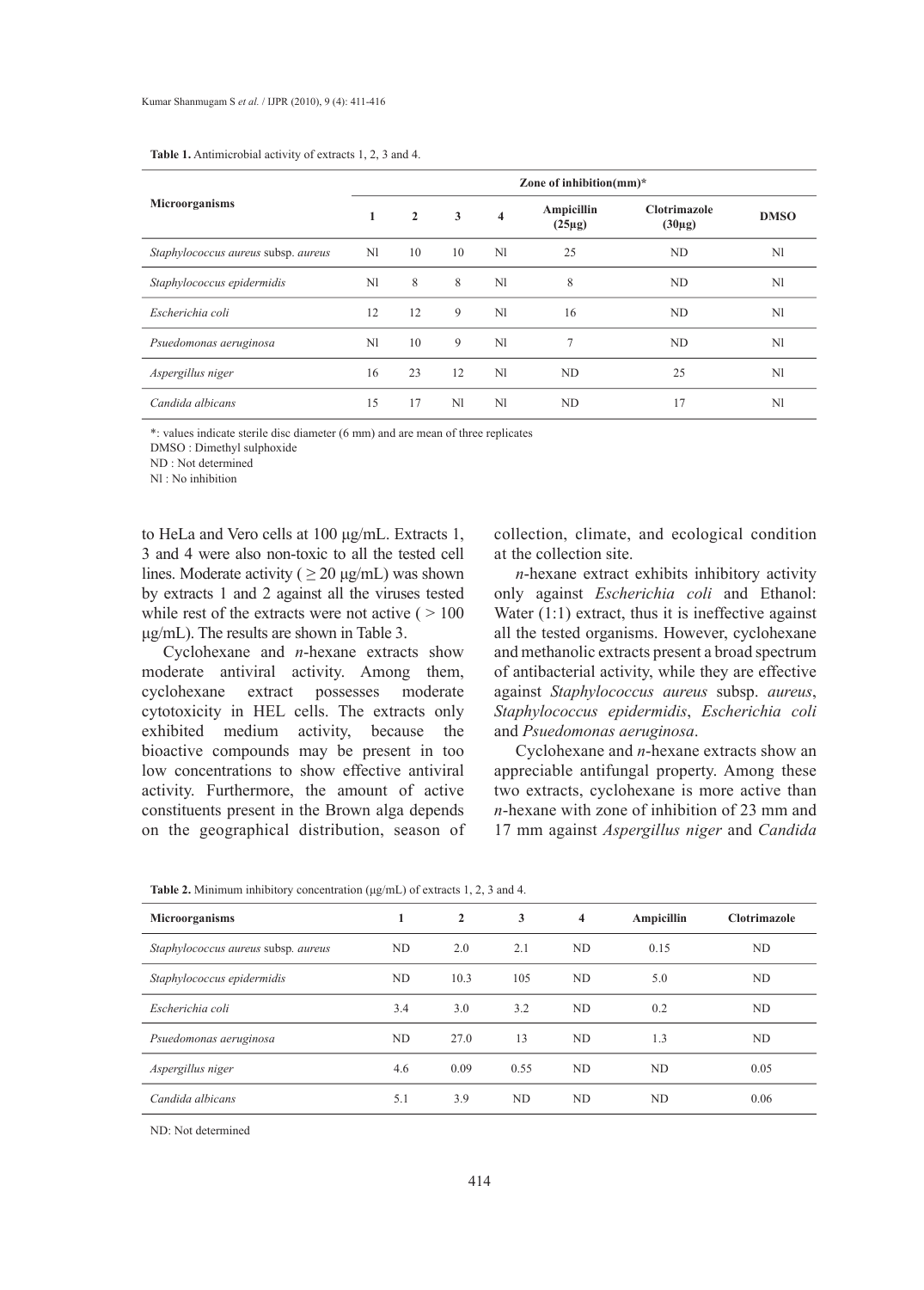| Virus (strain)           | <b>Cell</b> | $\mathbf{1}$ | $\overline{2}$ | $\mathbf{3}$ | 4    | <b>BVDU</b> <sup>a</sup><br>$(\mu m)$ | <b>Ribavirin</b><br>$(\mu m)$ | ACV <sup>b</sup><br>$(\mu m)$ | $\mathbf{GCV}^{\mathbf{c}}$<br>$(\mu m)$ |
|--------------------------|-------------|--------------|----------------|--------------|------|---------------------------------------|-------------------------------|-------------------------------|------------------------------------------|
| $HSV-2(G)$               | <b>HEL</b>  | >20          | >20            | >100         | >100 | 50                                    | >250                          | 0.4                           | 0.032                                    |
| Vaccinia                 | <b>HEL</b>  | >20          | >20            | >100         | >100 | 0.4                                   | 150                           | 250                           | >100                                     |
| Vesicular stomatitis     | <b>HEL</b>  | >20          | >20            | >100         | >100 | >250                                  | >250                          | >250                          | >100                                     |
| HSV-1 (TK-KOS ACVr)      | <b>HEL</b>  | >20          | >20            | >100         | >100 | 10                                    | >250                          | 50                            | $\overline{4}$                           |
| Cytotoxicity             | <b>HEL</b>  | 100          | $\geq$ 20      | >100         | >100 | >250                                  | >250                          | >250                          | >100                                     |
|                          |             |              |                |              |      |                                       |                               | $(S)$ -DHP $Ad$<br>$(\mu m)$  |                                          |
| Vesicular stomatitis     | HeLa        | >20          | >20            | >100         | >100 | >250                                  | 30                            | 250                           |                                          |
| Coxsackie B <sub>4</sub> | HeLa        | $>20$        | >20            | >100         | >100 | >250                                  | 150                           | >250                          |                                          |
| Cytotoxicity             | HeLa        | 100          | 100            | >100         | >100 | >250                                  | >250                          | >250                          |                                          |
| Parainfluenza-3          | Vero        | $>20$        | >20            | >100         | >100 | >250                                  | 250                           | 150                           |                                          |
| Reovirus-1               | Vero        | >20          | >20            | >100         | >100 | >250                                  | >250                          | 250                           |                                          |
| Sindbis                  | Vero        | >20          | >20            | >100         | >100 | >250                                  | >250                          | >250                          |                                          |
| Coxsackie B4             | Vero        | >20          | 20             | >100         | >100 | >250                                  | >250                          | >250                          |                                          |
| Punta Toro               | Vero        | >20          | >20            | >100         | >100 | >250                                  | 150                           | >250                          |                                          |
| Cytotoxicity             | Vero        | 100          | 100            | >100         | >100 | >250                                  | >250                          | >250                          |                                          |

**Table 3.** Antiviral\* and Cytotoxicity\*\* of extracts 1, 2, 3 and 4.

\*Minimum inhibitory concentration (μg/mL) required to reduce virus-induced cytopathogenicity by 50%.

\*\*Minimum cytotoxic concentration (μg/mL) required to reduce to cause a microscopically detectable alteration of normal cell morphology.

Cell lines used: human embryonic lung (HEL), human epithelial (HeLa) and Vero cells.

<sup>a</sup> Brivudin b gancyclovir c acyclovir d<sup>d</sup> (S)-9-(2, 3-dihydroxypropyl) adenine.

*albicans*, respectively.

Our results indicate that cyclohexane extract of *Turbinaria conoides* has moderate antiviral activity, cytotoxicity and broad spectrum of antibacterial property. This potentiality would seem to support the traditional claim as an antibacterial. It can also be concluded that cyclohexane extract (0.09 μg/mL) is as active as clotrimazole (0.05 μg/mL) against *Aspergillus niger.* The phytochemical characterization of the cyclohexane extract, the identification of the responsible bioactive compounds and the elucidation of the mode of action are necessary.

#### **Acknowledgements**

We would like to thank Dr.K.Eswaran for

authentifying the Brown alga and are grateful to Professor Erik De Clercq for his support in antiviral research. We also thank I.T.S.Paramedical College (Pharmacy), Ghaziabad, U.P. for providing necessary facilities to carry out this research work.

#### **References**

- (1) Hay ME. Predictable spatial escapes from herbivory: How do these affect the evolution of herbivore resistance in tropic marine communities? *Oecologia* (1984) 64: 396-407.
- (2) Norris JN and Fenical W. Chemical defenses in tropical marine algae. *Smithsonian Cont. Mar. Sci.* (1982) 12: 417-431.
- Heltzel CE, Gunatilaka AA and Kingston DGI. (3)Synthesis and structure-activity relationships of cytotoxic 7-hydroxysterols. *J. Nat. Prod.* (1994) 57: